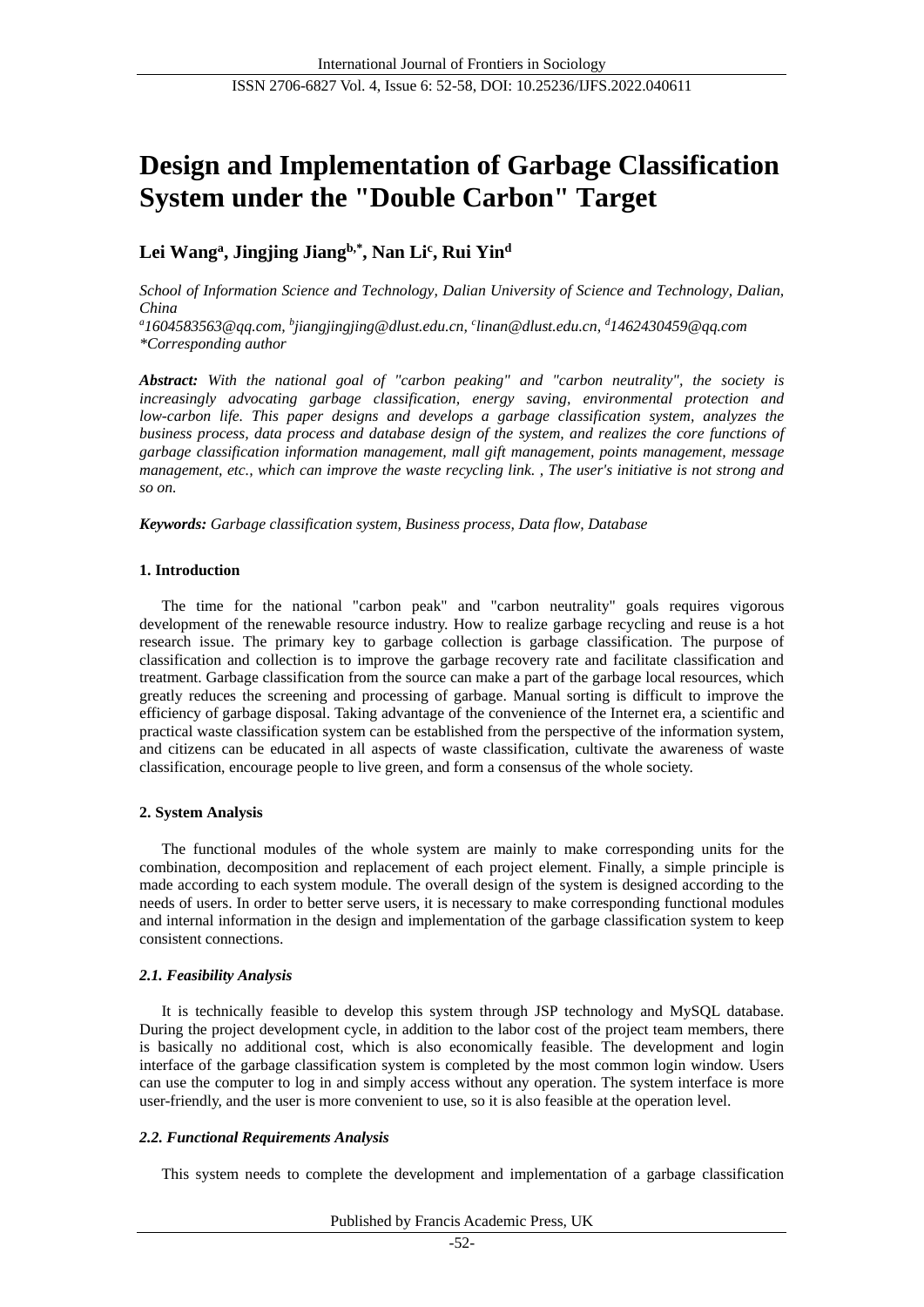system. The main functions are included as below.

#### *2.2.1. Front-end User Function*

(1) System home page: Users can view the home page, spam information, shopping mall gifts, test paper list, information information, message feedback, personal center, background management, online customer service and other content.

(2) User login and user registration: Users register and log in by entering account number, password, name, age, mobile phone and other information.

(3) Viewing garbage information: View and submit information such as garbage number, garbage name, garbage image, garbage classification, garbage introduction, hazard level, and countermeasures on the garbage information interface.

(4) Personal Center: You can fill in the account number, password, name, gender, age, mobile phone, photo, etc. on the Personal Center page to update information and log out.

(5) Message management: Users can post spam-related messages and communicate with each other.

(6) Test paper list: Users can view the test paper, test duration and other information for detailed operations on the garbage classification knowledge test paper list.

(7) Wrong question book: The user can check the user ID, test paper, test question name, score, correct answer, examinee answer, test question analysis, test time and other operations on the wrong question book.

(8) User credit management: Users can view the account, and make details, modification and deletion of name, credits and other information.

#### *2.2.2. Background Administrator Function*

(1) User management: The administrator fills in the account number, name, gender, age, mobile phone, and photo for the user management, and deletes, modifies and views it.

(2) Spam information management: The administrator can check, delete, and modify information such as garbage number, garbage name, garbage image, garbage classification, garbage introduction, hazard level, countermeasures and other information in the garbage information management.

(3) Garbage classification management: The administrator can edit, classify and other information for garbage classification management and perform operations such as details, deletion, and modification.

(4) User credit management: The administrator can edit, delete, modify and other information on user credit management, such as account number, name, and number of credits.

(5) Mall gift management: The administrator can edit, delete, and modify information such as commodity number, commodity name, commodity classification, commodity picture, number of points, commodity brand and other information in the mall gift management.

(6) Gift exchange management: The administrator edits the exchange number, commodity number, commodity name, commodity picture, and number of points, account number, name, delivery address, exchange time, audit reply, audit status, audit and other information for the gift exchange management. Perform operations such as details, deletion, and modification.

(7) Point consumption management: The administrator can edit the account, name, exchange number, commodity name, number of points and other information for details, delete, modify and other operations on the point consumption management.

(8) Test paper management: The administrator can edit the test paper name, test duration, test paper status and other information for details, delete, modify and other operations on the test paper management.

#### *2.3. Business Process Analysis*

It is a more important part to investigate and analyze it in the system process analysis, because it involves the business process of each link in this system, so from the overall design of the garbage classification system, it is necessary to ensure the correct input and output of each information and correct The data is stored completely, and a specific flow chart is drawn in combination with the actual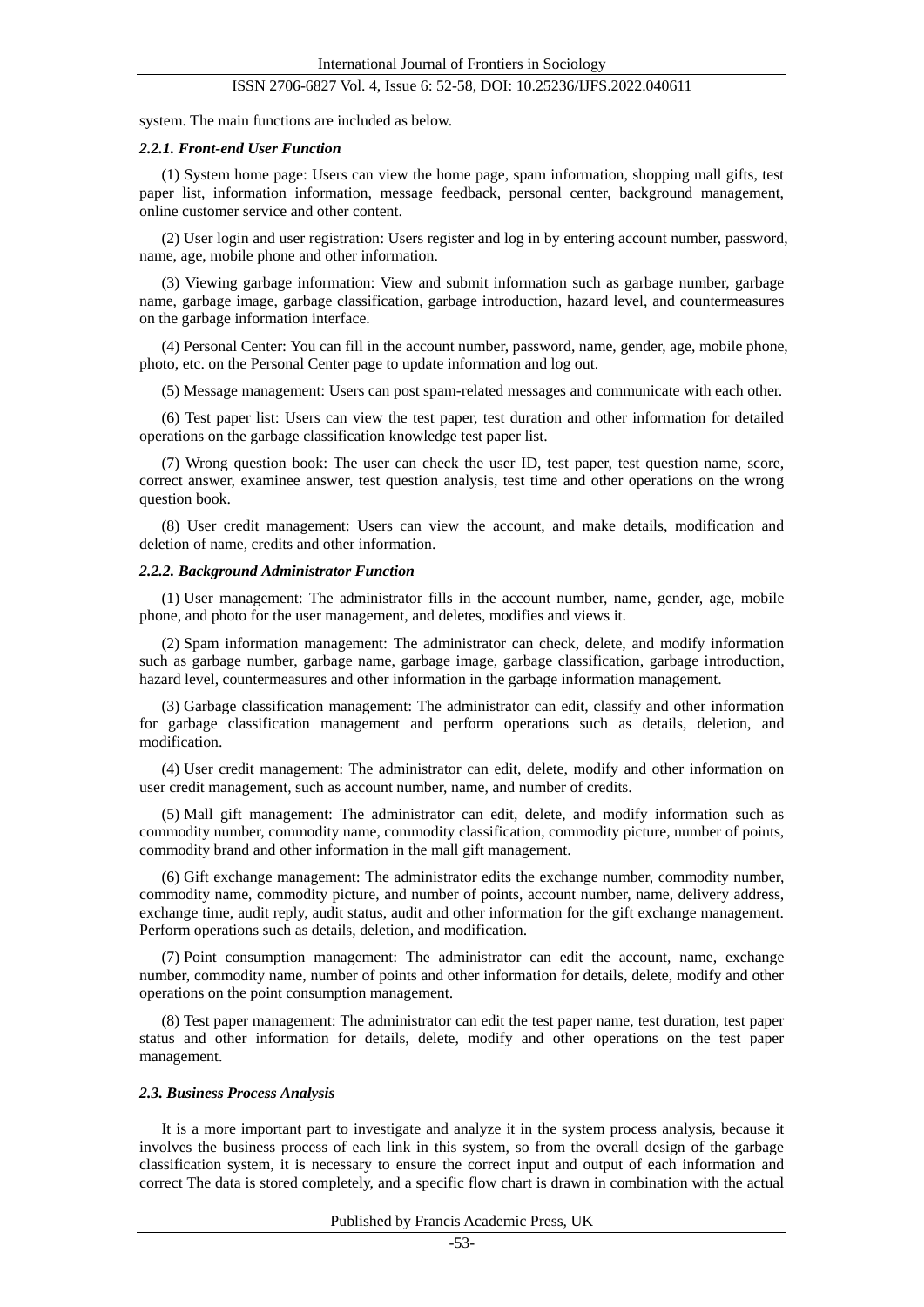operation steps. The specific flow chart is shown in Figure 1.



*Figure 1: System development flow chart*

In order to ensure the security of the system, users must log in if they want to enter the garbage classification system. The user login flowchart is shown in Figure 2.



*Figure 2: Login flowchart*

#### **3. System Design**

#### *3.1. Functional Structure Design*

Through the analysis of system requirements, the main functions of this garbage classification system include: administrator: home page, personal center, user management, garbage information management, garbage classification management, user credit management, credit increase management, mall gift management, commodity classification management, gift management Exchange management, point consumption management, message board management, test paper management, test question management, system management, test management, user: home page, personal center, user point management, point increase management, gift exchange management, point consumption management, message board management, Exam management and other functions. Its functional structure diagram is shown in Figure 3 below.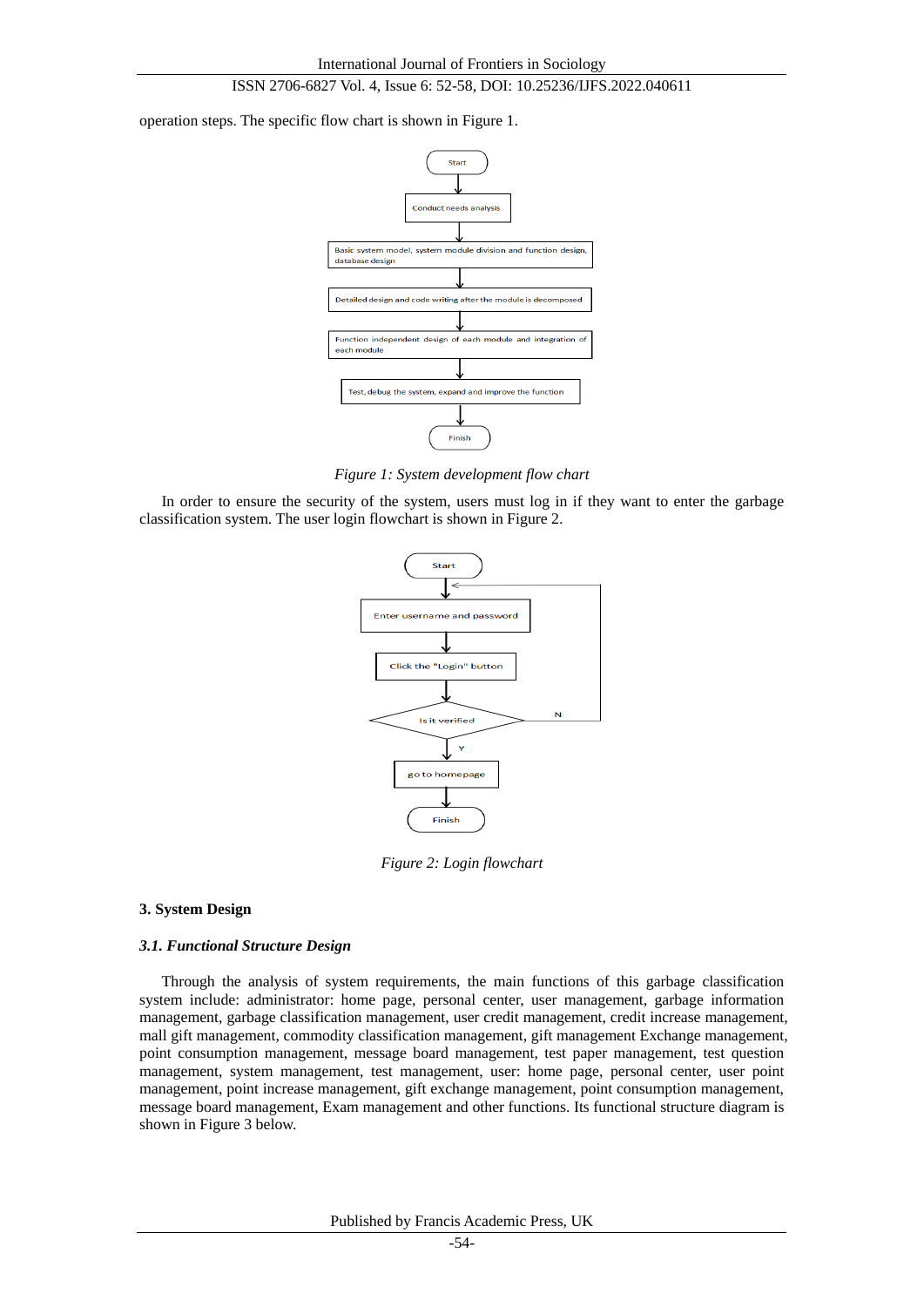#### International Journal of Frontiers in Sociology

### ISSN 2706-6827 Vol. 4, Issue 6: 52-58, DOI: 10.25236/IJFS.2022.040611



*Figure 3: System function structure diagram*

#### *3.2. System Database Design*

#### *3.2.1. System E-R Diagram*

In the information of the system, due to the support of the database, we can collect, organize, update and process the database. Due to the powerful storage function of the database, the database has become an indispensable part of the computer, and the quality of a database directly affects the quality and efficiency of the system. The database in a system is essential and plays a decisive factor. Through the previous system analysis, the main functions used in this system can be planned. The entity relationship diagram of these key entities is designed below:

The attribute diagram of the mall gift management entity is shown in Figure 4.



*Figure 4: Mall gift management entity diagram*

The attribute diagram of the user management entity is shown in Figure 5.



*Figure 5: User management entity diagram*

The attribute diagram of the spam management entity is shown in Figure 6.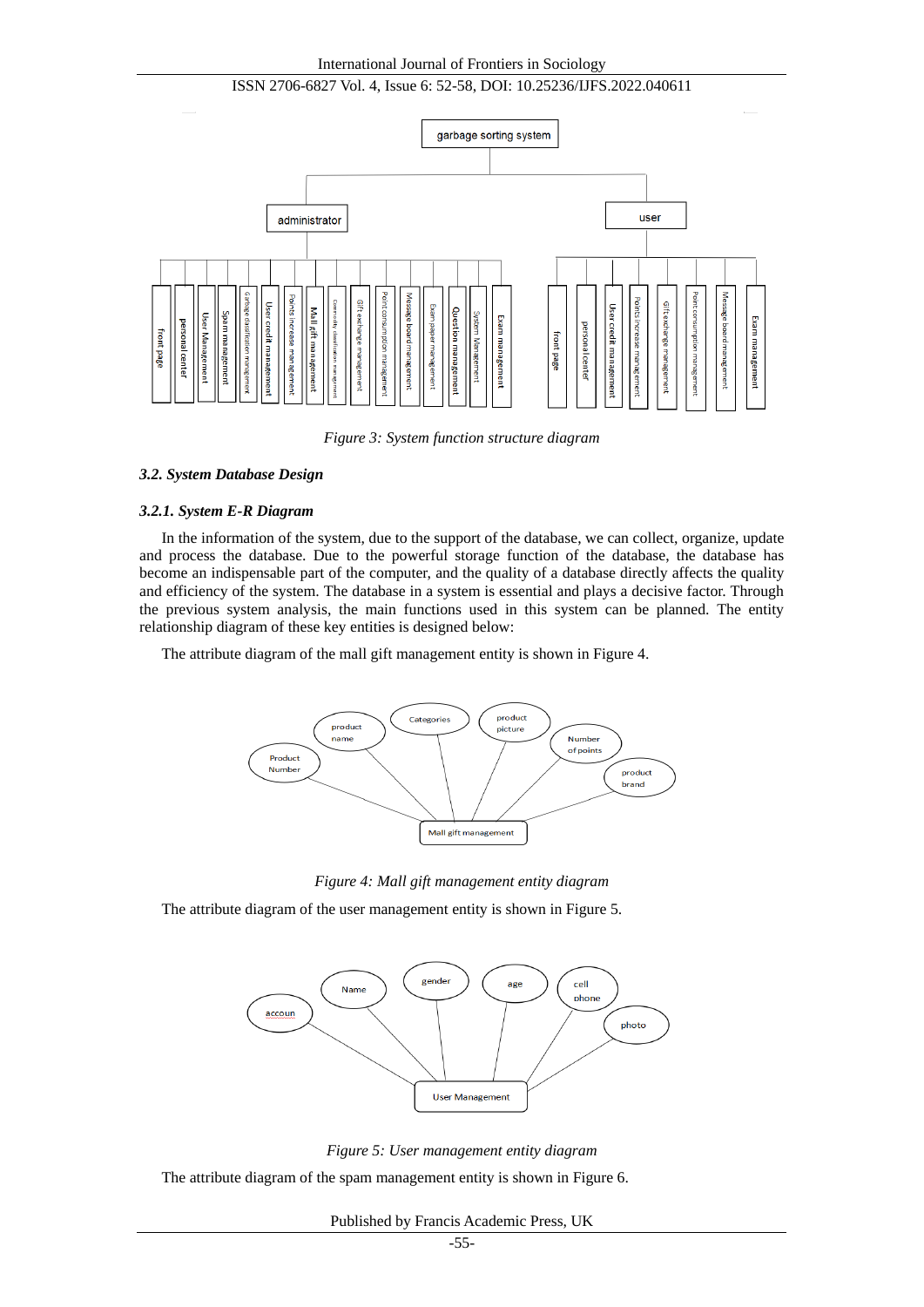

*Figure 6: Spam management entity diagram*

#### *3.2.2. Data Table Field Design*

According to the requirements of system function design and the division of functional modules, the physical table of garbage classification mainly involves 5 data sheets, and the specific information is shown in Table 1 to Table 5.

|  |  |  |  | Table 1: All users table |  |
|--|--|--|--|--------------------------|--|
|--|--|--|--|--------------------------|--|

| column name | type of data | length | constraint      |
|-------------|--------------|--------|-----------------|
|             | ınt          |        | <b>NOT NULL</b> |
| username    | varchar      | 50     | default NULL    |
| pwd         | varchar      | 50     | default NULL    |
| cх          | varchar      | 50     | default NULL    |

#### *Table 2: Jifenxiaohao table*

| column name       | type of data | length | constraint      |
|-------------------|--------------|--------|-----------------|
| id                | int          | 11     | <b>NOT NULL</b> |
| addtime           | varchar      | 50     | default NULL    |
| zhanghao          | varchar      | 50     | default NULL    |
| xingming          | varchar      | 50     | default NULL    |
| duihuanbianhao    | varchar      | 50     | default NULL    |
| shangpinmingcheng | varchar      | 50     | default NULL    |
| iifenshu          | varchar      | 50     | default NULL    |

*Table 3: Jifenzengjia table*

| column name | type of data | length | constraint      |
|-------------|--------------|--------|-----------------|
|             | int          |        | <b>NOT NULL</b> |
| addtime     | varchar      | 50     | default NULL    |
| zhanghao    | varchar      | 50     | default NULL    |
| xingming    | varchar      | 50     | default NULL    |
| iifenshu    | varchar      | 50     | default NULL    |
| jilushijian | varchar      |        | default NULL    |

#### *Table 4: Lajixinxi table*

| column name   | type of data | length | constraint      |
|---------------|--------------|--------|-----------------|
| id            | int          | 11     | <b>NOT NULL</b> |
| addtime       | varchar      | 50     | default NULL    |
| lajibianhao   | varchar      | 50     | default NULL    |
| lajimingcheng | varchar      | 50     | default NULL    |
| lajitupian    | varchar      | 50     | default NULL    |
| lajifenlei    | varchar      | 50     | default NULL    |
| lajijianjie   | varchar      | 50     | default NULL    |
| weihaichengdu | varchar      | 50     | default NULL    |
| lajixiangqing | varchar      | 50     | default NULL    |
| yingduicuoshi | varchar      | 50     | default NULL    |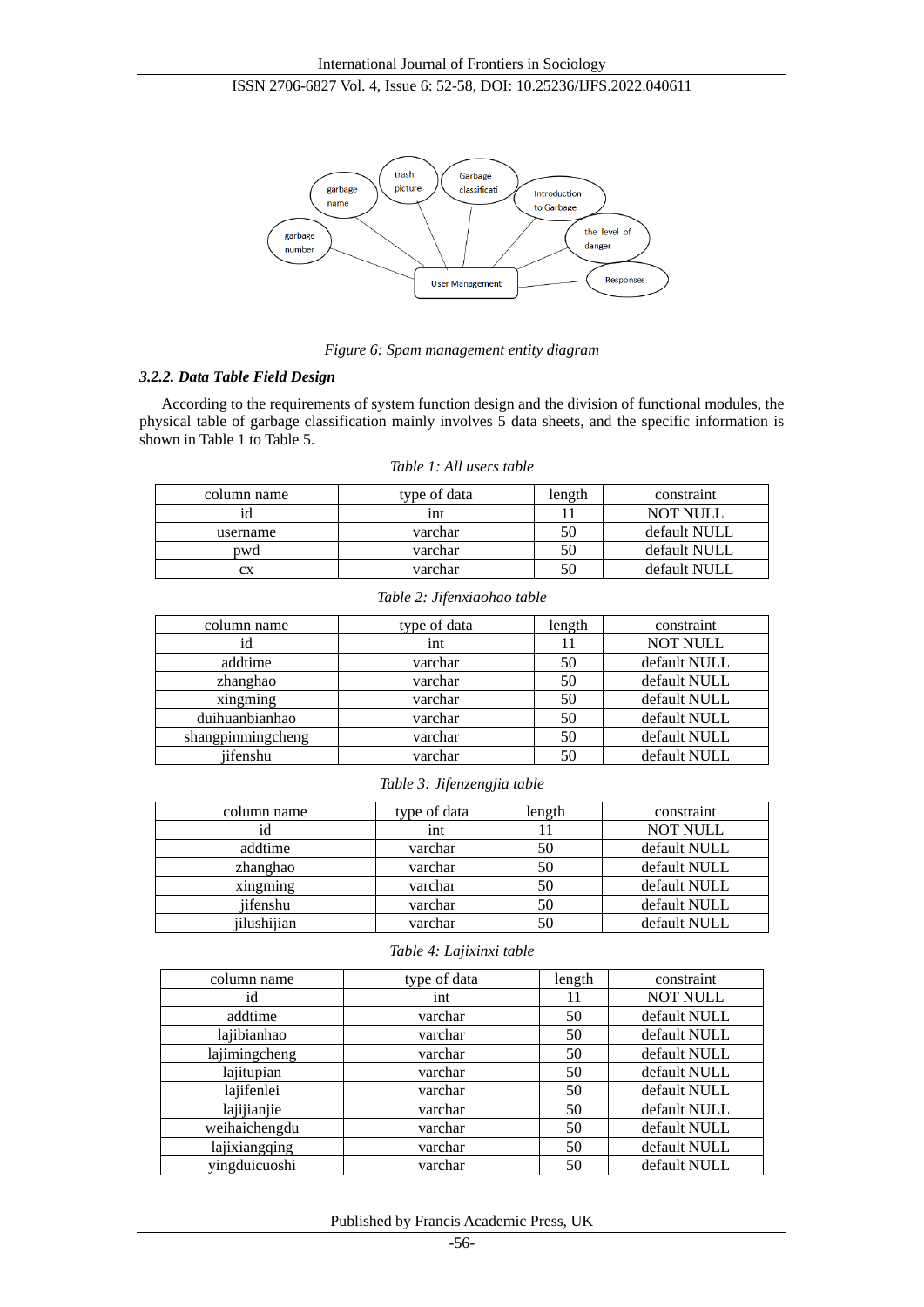| column name       | type of data | length | constraint      |
|-------------------|--------------|--------|-----------------|
| id                | int          | 11     | <b>NOT NULL</b> |
| addtime           | varchar      | 50     | default NULL    |
| duihuanbianhao    | varchar      | 50     | default NULL    |
| shangpinbianhao   | varchar      | 50     | default NULL    |
| shangpinmingcheng | varchar      | 50     | default NULL    |
| shangpintupian    | varchar      | 50     | default NULL    |
| jifenshu          | varchar      | 50     | default NULL    |
| zhanghao          | varchar      | 50     | default NULL    |
| xingming          | varchar      | 50     | default NULL    |
| songhuodizhi      | varchar      | 50     | default NULL    |
| duihuanshijian    | varchar      | 50     | default NULL    |
| sfsh              | varchar      | 50     | default NULL    |
| shhf              | varchar      | 50     | default NULL    |

#### *Table 5: Lipinduihuan table*

#### **4. System Implementation and Testing**

The system is designed according to the expected function and implemented with JSP and MySQL database. System testing is mainly carried out from the following aspects:

(1) Form test: In order to ensure that the small window of each submenu pops up on the system operation interface, a simple simulation information operation data is made for the system function user, and each specific management form has specific additions. , delete and other functional operations, and ensure the correct realization of the functions of each window.

(2) Data tracking: make correct operations for the system query operation and function test, and then input the original data according to the project module design to carry out the corresponding data statistics, and compare with the previous manual calculation, it is It is more accurate to compare according to the correctness of the data tested.

(3) Comprehensive test: After passing the above tests, make an overall test of the system, and the system functions basically meet the design requirements.

Taking user login as an example, the design of the test case is introduced. The specific information is shown in Table 6.

| Use case<br>number  | UC-TEST-002                                                              | use case<br>number                    | login test                                                                                                     |  |  |
|---------------------|--------------------------------------------------------------------------|---------------------------------------|----------------------------------------------------------------------------------------------------------------|--|--|
| Preconditions       |                                                                          | Open the home page without logging in |                                                                                                                |  |  |
| step                | <b>Operation Description</b>                                             | data                                  | Desired result                                                                                                 |  |  |
|                     | Click the login button                                                   | none                                  | Jump to login page                                                                                             |  |  |
| $\overline{c}$      | Fill in the username and<br>verification code, click<br>the login button | username                              | The input box is empty and prompts<br>"Please enter user name and<br>password"                                 |  |  |
| 3                   | Fill in the password and<br>verification code, click<br>the login button | password                              | The input box is empty and prompts<br>"Please enter user name and<br>password"                                 |  |  |
| 4                   | Fill in the username and<br>password and click the<br>login button       | <b>U</b> sername<br>Password          | The content of the input box is<br>cleared and the prompt "The<br>verification code is entered<br>incorrectly" |  |  |
| 5                   | Incorrect or non-existent<br>username and password                       | Username<br>Password                  | The input box is empty and prompts<br>"username or password is incorrect"                                      |  |  |
| 6                   | Fill in the correct<br>username and password                             | Username<br>Password                  | Jump to the home page, the user<br>name is displayed in the upper right<br>corner                              |  |  |
| test introduction   | none                                                                     |                                       |                                                                                                                |  |  |
| <b>Test Results</b> | success                                                                  | tester                                |                                                                                                                |  |  |

*Table 6: Login test case table*